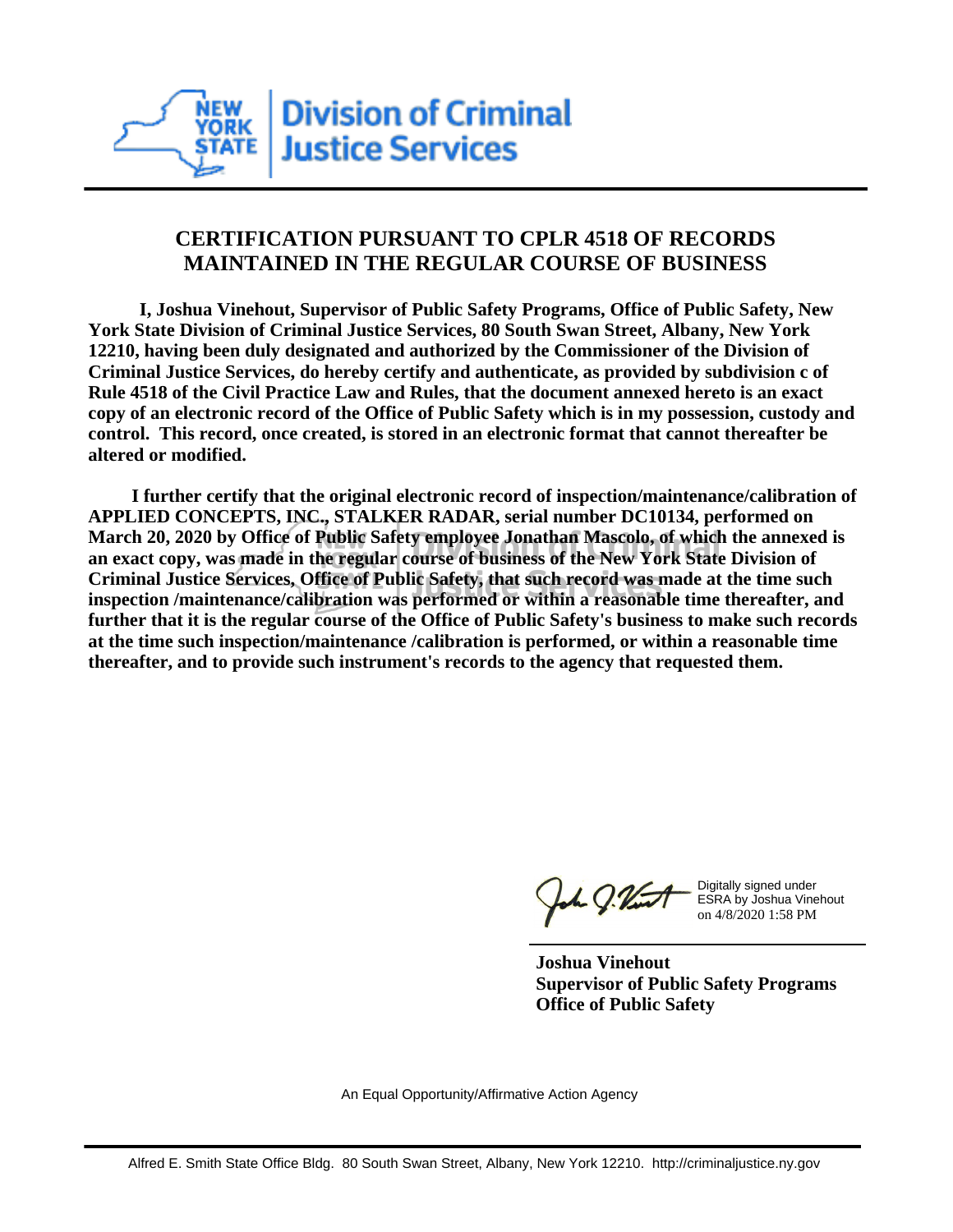## **RADAR RECORD OF INSPECTION / MAINTENANCE / CALIBRATION**

## **Name of Submitting Agency: Stony Point Town Police Department Manufacturer: APPLIED CONCEPTS, INC. Model: STALKER Date: March 20, 2020 Serial Number: DC10134**

 **I hereby certify that APPLIED CONCEPTS, INC. RADAR, model STALKER, serial number DC10134/ / KA13995 / / N/A, has been calibrated using standards whose accuracies are established by the National Bureau of Standards, or have been derived by the ratio type of self calibration techniques. Calibration has been effected by controlled tests performed on the date indicated above.**

| <b>Test No</b> | <b>Internal Standard</b>                   | <b>Test Result</b> |
|----------------|--------------------------------------------|--------------------|
|                | 65 MPH                                     | 65 MPH             |
| <b>Test No</b> | <b>Certification Standard (Stationary)</b> | <b>Test Result</b> |
|                | 40 MPH                                     | 40 MPH             |
|                | <b>25 MPH</b><br>YORK                      | <b>25 MPH</b>      |
| <b>Test No</b> | <b>Certification Standard (Moving)</b>     | <b>Test Result</b> |
|                | 40 MPH                                     | 15 MPH             |
|                | <b>25 MPH</b>                              |                    |

**Turning Fork Certification / Date of Certification: March 20, 2020**

| <b>Serial Number</b> | Frequency | <b>Test Result</b> |
|----------------------|-----------|--------------------|
| FB004098             | 4165 HZ   | 40 MPH             |

**The above stated tuning fork has been tested and found to oscillate at 4165 Hertz. It will cause a calibration signal of 40 MPH when used with a Doppler traffic radar operating at 34,700 Mhz.**

| <b>Serial Number</b> | Frequency | <b>Test Result</b> |
|----------------------|-----------|--------------------|
| FA003201             | 2612 HZ   | 25 MPH             |

**The above stated tuning fork has been tested and found to oscillate at 2612 Hertz. It will cause a calibration signal of 25 MPH when used with a Doppler traffic radar operating at 34,700 Mhz.**

 **I further certify that the entries made in these records were made at the time that the inspection /maintenance/calibration of the above identified RADAR was performed, or within a reasonable time thereafter.**

 *page 1 of 2* 

Digitally signed under ESRA by Jonathan Mascolo on 3/20/2020 12:28 PM

**Jonathan Mascolo Highway Safety Equipment Technician Office of Public Safety**

**\_\_\_\_\_\_\_\_\_\_\_\_\_\_\_\_\_\_\_\_\_\_\_\_\_\_\_\_\_\_\_\_\_\_\_\_\_**